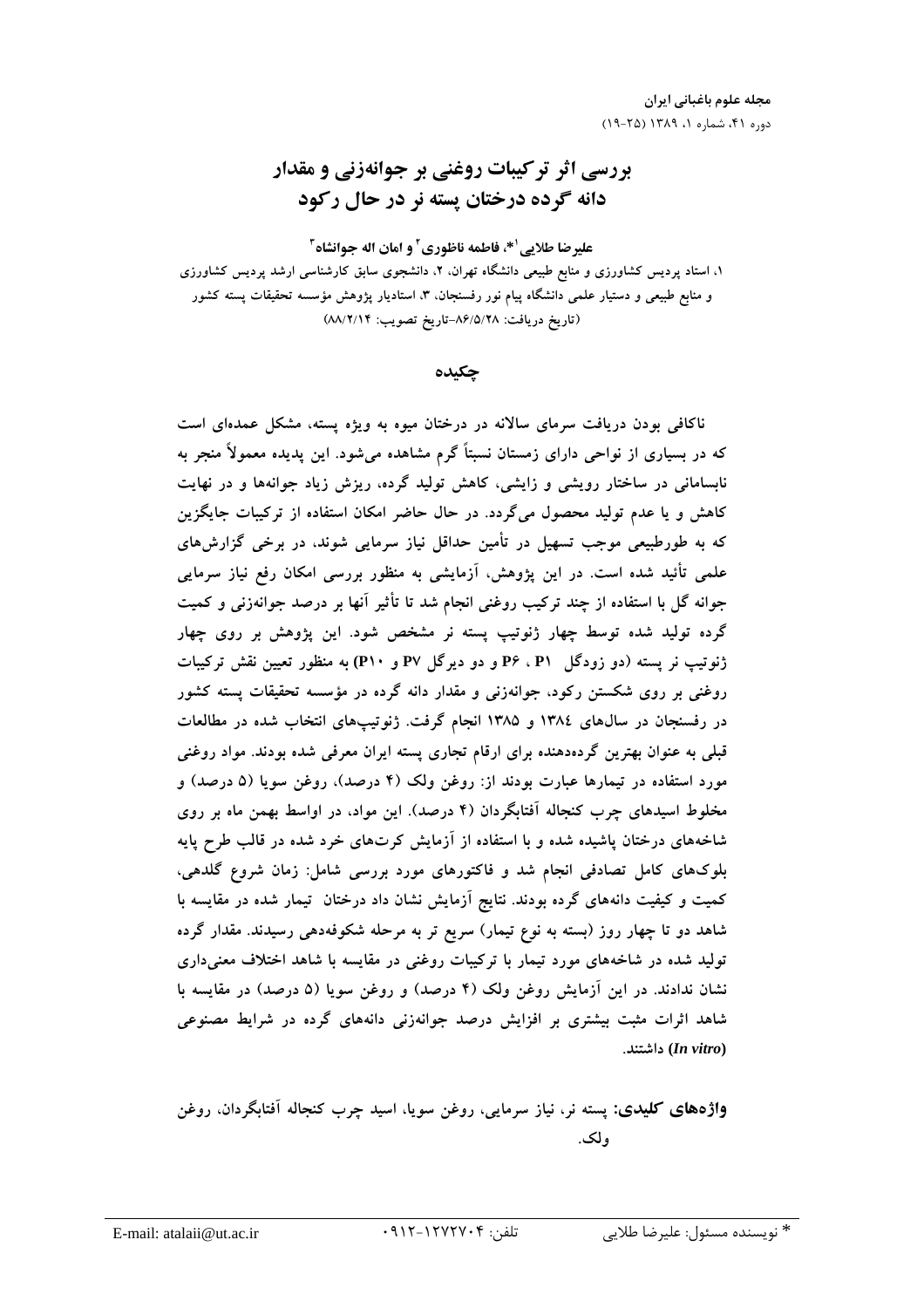رابطه با تنظيم تقسيم سلولي، تعدادى مرتبط با هورمونها وبقيه نيز دركير عكسالعمل فيتوكرومها هستند. تحت شرايط القاء ركود زمستانه ارتباطات بين سلولی در مریستم انتهایی قطع و متعاقب آن با شکستن رکود، ارتباطات مجاری سیمیلاست ترمیم می گردد .(Olsen, 2003)

طبق نظر محققین یکی از راههای مطالعه مکانیسم رکود، بررسی تغییرات وضعیت آب جوانههاست. در زمان رکود آب درون جوانهها به صورت پیوندی است در حالی که بعد از شکستن رکود آب آزاد فراوانتر است. بر این اساس تغییر در وضعیت آب، آغاز و پایان رکود را کنترل مے کند.

نتایج تحقیقات نشان میدهد که ویژگی رکود درونی و رکود بیرونی به ترتیب توسط آب در جایگاههای پیوندی و آزاد متمایز میگردد. نشان داده شده که ۴۰-۳۵ درصد از مقدار آب جوانهها در زمان شروع رکود خشک میشود. یخبندان نیز منجر به آبگیری زیاد از سلولها مي گردد و باعث حركت آب از غشاء پلاسما به آپوپلاست میگردد ولی در طی شکستن رکود وضعیت آب به حالت عادی برمیگردد. بنابراین مشخص میگردد که یخزدگی عامل توزیع و تقسیم آب سلولی است. گرما و تیمارهای شیمایی قادر به شکستن رکود جوانهها و بذرها هستند و اثر آنها حذف موانعی است که مانع رسیدن آب به جوانههای در حال رکود می شوند .(Viemont and Crabbe 2000)

بسیاری از مواد شیمیایی اثرات رفع کننده بر رکود دارند اما فقط تعداد اندکی از آنها برای استفاده در شرایط مزرعهای مناسب تشخیص داده شدهاند (Erez, 1987). مواد شیمیایی که هم اکنون در کشورهای مختلف مورد بررسی قرار میگیرند شامل روغنهای معدنی، نیترات پتاسیم، تیوره آ و سیانامیدها هستند که معمولاً ارزان و قابل دسترس بوده و میتوان با استفاده از آنها تولید درختان میوه خزاندار را در شرایط کنترل شده نیز توسعه داد. با وجود این که گزارشات زیادی راجع به نتایج رضایتبخش مواد شكننده ركود اعلام شده (Chang & Sung, 2000) ولي

#### مقدمه

در سال های اخیر گرمای کره زمین به گونهای غیرعادی افزایش پیدا کرده که نتیجه آن پدیده گلخانهای و گرم شدن زمین در سطح وسیع میباشد (Bhatti et al., 2006). اگر تغییرات جوی به همین منوال ادامه یابد باعث بروز مشکلات عدیده ای در بخش کشاورزی خواهد شد؛ از جمله این که نیاز سرمایی برخی درختان باغی در مناطق معتدله و نیمه گرمسیری برطرف نخواهد گردید و شکوفایی جوانه گل در آنها با (Hokemabadi & Javanshah, مشكل مواجه خواهد شد (2006. اتخاذ تدابیری که بتواند جایگزین نیاز سرمایی شود بسیار مطلوب خواهد بود و از این جهت استفاده از روغنهای رفع رکود در درختانی که ممکن است با این مسأله مواجه شوند حائز اهميت ويژهاى مىباشد  $(Erez, 2000)$ 

با توجه به اهمیت اقتصادی و تولید پایدار پسته در کشور ایران، توجه به شرایط اقلیمی مورد نیاز برای کشت و کار آن، از اهمیت ویژهای برخوردار است. با توجه به پدیده گرمایش جهانی در سالهای اخیر به مقدار کافی سرمای مورد نیاز وجود ندارد لذا نیاز سرمایی درختان پسته به طور کامل برطرف نشده و بدین ترتیب ممکن است برخی از ژنوتیپهای پسته نر به علت عدم دریافت سرمای کافی در فصل سرما، با ناهنجاریهایی در گل دهی روبرو گردند، بنابراین بررسی اثرات روغنهای رفع رکود، جهت برطرف کردن این (Hokemabadi & Javanshah, مشكل مفيد خواهد بود  $.2006)$ 

محققین نظرات مختلفی برای مکانیسم عمل سرما ارائه نمودهاند ولی مسلم است که رکود؛ نتیجه بر هم کنش بین عوامل محیطی، فیزیولوژیکی و آناتومیکی است و بافتهای مریستمی و بافتهای اطرافشان در کنترل رکود، در گیرند.

مكانيسم مولكولى ركود تاكنون ناشناخته مانده است اما نظر به این که این یدیده همزمان با کاهش تقسیم سلولی است لذا کنترل رکود بایستی در رابطه با مکانیسمهای تنظیم کننده سیکل سلولی که درگیر با سیگنالهای هورمونی هستند، باشد. ژنهای شکننده رکود به مقدار زیادی مطالعه شدهاند که تعدادی در

<sup>1.</sup> Eco dormancy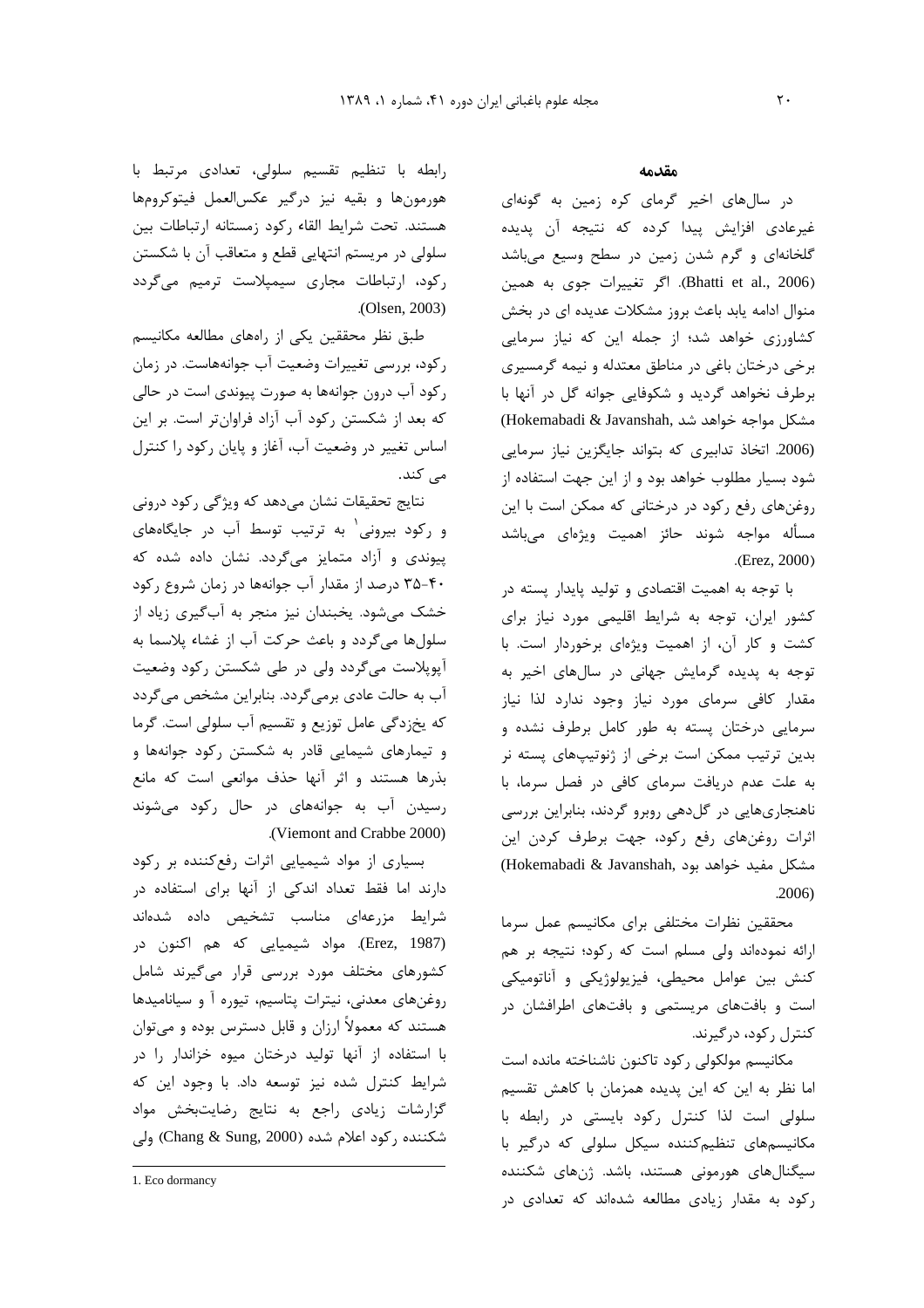اطلاعات کمی در رابطه با مکانیسم اثر این مواد شیمیایی بر تغییرات متابولیکی در طول رکود وجود دار د.

برای اولین بار استفاده موفقیتآمیز روغن دی نیتروکروزول برای رفع نیاز سرمایی پسته، در آلمان گزارش گردیده است. روغنهای معدنی باغبانی نیز به طور گستردهای برای کنترل شکوفایی جوانهها در درختان سیب، گلابی، هلو و زردآلو استفاده شدهاند (Beede & Ferguson, 2002). اثرات روغنهای شکننده رکود در باغات پسته کالیفرنیا نیز بررسی شده است (2002) Asghari (Beede et al., 2000) اثرات روغنهای جایگزین رکود را بر روی ارقام ماده پسته مورد بررسی قرار داد و نتایج رضایت بخشی از این مواد را اعلام نمود. Javanshah (2004) با بررسی روغنهای شکننده خواب روی ارقام تجاری ماده نتایج مثبتی را اعلام کرد. مواد تیمار مواد روغنی که در شکستن رکود مؤثرند با در نظر گرفتن دو عامل غلظت و زمان مصرف آنها تنظیم می شوند. توضیح این که ممکن است در بعضی موارد، استفاده از تیمارهایی با غلظت زیاد موجب از بین رفتن کامل رکود گردد. تنشهایی نظیر: گرما، يخبندان، نور، خشكى، زخم، مواد سمى و كمبود اکسیژن ممکن است تحریک شکوفایی جوانهها را به دنبال داشته باشند. هر چه غلظت بالاتر و زمان كاربرد مناسبتر انتخاب شود، اثر این مواد بیشتر میشود، اما باید توجه داشت که همه تنشها ممکن است مكانيسمهاي مشابهي نداشته باشند (Shirazi, 2003).

هدف از اجرای این پژوهش، بررسی اثر چند ترکیب روغنی و معرفی مناسبترین آنها برای تأمین نیاز سرمایی و شکوفایی به موقع ژنوتیپهای نر و تولید گرده همزمان با باز شدن درختان پسته ماده در منطقه , فسنجان بوده است.

#### مواد و روشها

این پژوهش بر روی درختان نر دربخش کلکیسون ارقام ماده و ارقام بذری نر، واقع در ایستگاه شماره دو مؤسسه تحقیقات پسته کشور انجام شد. این ایستگاه بر <sub>رو</sub>ی طول شرقی ۵۴<sup>-</sup>۵۵ و عرض شمالی ۲۵<sup>-</sup>۳۰ از نصفالنهار گرینویچ و با ارتفاع متوسط ١۴٧٠ متر از

سطح دريا واقع شده است. ميزان بارندگي سالانه آن حدود ۱۰۰ میلی متر است. به طور متوسط حداقل درجه حرارت سردترین ماه سال در این منطقه بین صفر و ده درجه سانتیگراد زیر صفر و معدل حرارت حداکثر گرمترین ماه سال در آن حدود ۴۳ c است

در ابتدا عملیات تعیین و انتخاب درختان مورد آزمایش، محل قرار گرفتن در باغ، نصب اتیکت و شناسایی آنها انجام شد. این بررسی بر روی چهار درخت نر که شامل P۶ (زودگل)، P۷ و P۱۰ (دیر گل) بودند صورت گرفت. تیمارهای مورد استفاده شامل روغن ولک (۴ درصد)، روغن سویا (۵ درصد) و اسید چرب کنجاله آفتابگردان (۴ درصد) بود. ترکیبات روغنی در اواسط بهمن ماه و توسط مهپاش دستی بر روی شاخههای درختان در سالهای ۱۳۸۴ و ۱۳۸۵ محلول پاشی شد و متعاقباً شاخصهایی چون: فاصله زمانی تیمار تا گلدهی، کمیت و کیفیت دانههای گرده مورد بررسی قرار گرفت (جدول ۱).

محلول پاشي اول در تاريخ ۱۵ بهمن ۸۵ و محلولپاشی دوم در تاریخ ۱۹ بهمن ۸۶ بر روی شاخههایی که حداقل ۱۵ جوانه داشتند صورت گرفت. نحوه اندازهگیری صفات مورد نظر در پژوهش زمان بر طرف شدن نیاز سرمایی

بعد از بر طرف شدن نیاز سرمایی، جوانهها به تدریج متورم شده و با باز شدن فلسها، نوک جوانه سبز گردید و بلافاصله بعد از آن برگها یا گلها ظاهر شدند. جهت بررسی زمان شکستن رکود از اوایل اسفند تا اواسط فروردین، جوانهها به صورت روزانه بررسی شدند و تاریخی که اولین جوانه روی شاخه تیمار شده شروع به رشد کرد، به عنوان تاریخ شکستن رکود ثبت گردید. میانگین ۵ تا ۱۰٪ شکوفایی جوانهها به عنوان شروع گلدهی در نظر گرفته شد.

#### بررسی جوانەزنی دانەھای گردە

به منظور تعیین درصد جوانهزنی دانههای گرده، ابتدا گلآذینهای گل را که رنگ آنها از قرمز به سبز روشن تبدیل و ۱۰ درصد گلهای آنها باز شده قطع نموده و بر روی یک کاغذ سفید قرار داده، سپس گردههای تازه روی یک قطعه کاغذ چهار گوش پهن و سپس بر روی محيط كشت توزيع شدند. تركيب محيط كشت استفاده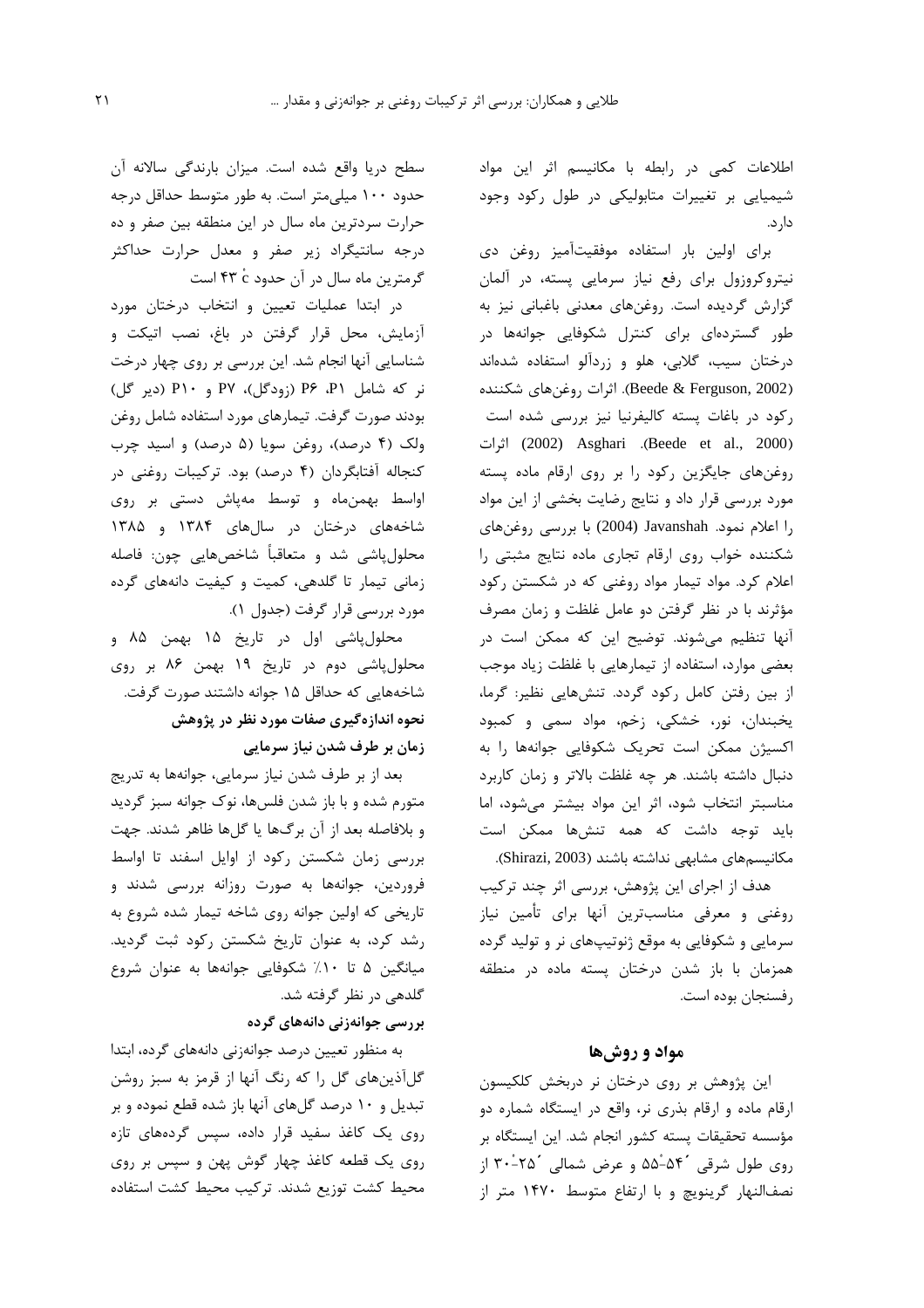شده در این آزمایش عبارت بود از: ساکارز ۱۵٪، آگار ٠١٪، اسیدبوریک ٠/٠١٪ و سیس با آب مقطر به حجم ۱۰۰۰ میلی لیتر رسانیده شد. معیار جوانهزنی دانههای گرده شامل دو تا سه برابر شدن قطر دانه گرده بود. اندازهگیری کمیت دانه گرده

كميت دانه گرده عبارت است از مقدار (وزن) دانه گرده در هر گلآذین. برای اندازهگیری کمیت دانه گرده، ابتدا گلآذینهای کاملاً رسیده ولی باز نشده را از درختان مورد آزمایش انتخاب و برای هر تیمار پنج گلآذین جدا شد و بر روی یک کاغذ سفید براق و صاف و بدون برجستگی، گذاشته شدند. بعد از گذشت ۲۴ تا ۳۶ ساعت، گردهها کاملاً از گلآذینها جدا شدند، گلآذینها را تکان داده تا گردهها کاملاً خارج شوند، سپس گردهها الک شده به این ترتیب ناخالصیهایی مانند زوائد بساكها از گردهها یاک شد. بعد از تمیز كردن گردهها متوسط وزن گرده پنج گلأذين، با استفاده از ترازوی دیجیتال محاسبه گردید. این روش کار برای هر چهار ژنوتیپ که به مدت دو سال (۱۳۸۵ و ١٣٨۶) تيمار شده بودند انجام شد و به اين ترتيب متوسط وزن دانه گرده محاسبه شد.

#### طرح آزمایشی مورد استفاده

آزمایشات به صورت کرتهای خرد شده که در آن عامل اصلی ژنوتیپ و عامل فرعی تیمار شیمیایی بود، در قالب طرح پایه بلوکهای کامل تصادفی در نظر گرفته شد.

جدول ۱ – درصد مواد تشکیل دهنده اسید چرب، روغن سویا و

| روغن ولك |          |       |              |                      |                           |
|----------|----------|-------|--------------|----------------------|---------------------------|
| در صد    | روغن     | در صد | روغن         | در صد                | اسيد                      |
| مواد     | ولک      | مواد  | سويا         | مواد                 | چرب                       |
| ٨٠       | يار افين | ٣٨    | پروتئين      | ٣.                   | اسيد ميريستيک (C 14:0)    |
| ٢٠       | اب       | ۲۶    | کر بوهیدرات  | ۶۸۱                  | اسيد بالميتيك (C 16:0)    |
|          |          | ۱۸    | تری گلیسیرید | ۰۳۴                  | اسيد پالميتولئيک (C 16:1) |
|          |          | ۱۸    | , طوبت       | ۳.۵۷                 | اسيد استئاريک (C 18:0)    |
|          |          | ٧     | مواد معدنے   | ۳۵.۰۷                | اسید اولئیک (C 18:1)      |
|          |          | ١     | فسفاتىد      | ۴۹.۴۹                | اسيد لينولئيک (C 18:2)    |
|          |          |       |              | $\Lambda$ $\Delta V$ | اسيد لينولنيک (C 18:3)    |
|          |          |       |              | ۳۹                   | اسید آرشیدیک (C 20:0)     |
|          |          |       |              | ۴.                   | اسيد گادوليئک (C 20:1)    |
|          |          |       |              | ۷١.                  | اسید بهنیک (C 22:0)       |
|          |          |       |              | ۱.۱۷                 | درصد لرد                  |

(Leysen, 1995; Baker, 2008)

#### نتايج

مقايسه زمان برطرف شدن نياز سرمايي

نتایج مندرج در شکلهای ۱ و ۲ نشان می دهد که میانگین تغییرات فاصله تیمار تا گلدهی ژنوتیپهای مورد نظر، متفاوت است. تجزیه واریانس دادههای مربوط به این صفت نشان داد که بین ژنوتیپها و تیمارهای تیمار مواد روغنی، اختلاف معنیداری در سطح ۵ درصد وجود دارد. در ارزیابی اثرات تیمارها بر این صفت، مشاهده شد که در طی هر دو سال ژنوتیپهای زود گل  $(P_2, P_3)$  و  $(P_3, P_4)$  د ير گل ها  $P_1$  و  $P_2$ ) عكس العمل کمتری به روغنها نشان می دهند و تیمار شاهد در زمان شکوفهدهی با بقیه اختلافی در حدود یک تا چهار روز دارد (تأخیر در شکوفایی). این در حالی است که اختلاف در ژنوتیپهای دیرگل با شاهد و بقیه تیمارها از دو تا چهار روز متغیر است. بر اساس مشاهدات به دست آمده جوانههای گل تیمار شده با روغن سویا و روغن ولک نسبت به اسیدهای چرب کنجاله آفتابگردان سریعتر باز شدند. در این رابطه نتایج ذکر شده با مشاهدات حاصل از تحقیقات محققین زیادی مطابقت دارد (Asghari, 2002; Javanshah, 2004; Beede & Ferguson; 2002, Beede et al., 2003).







(اولین روز از فروردین)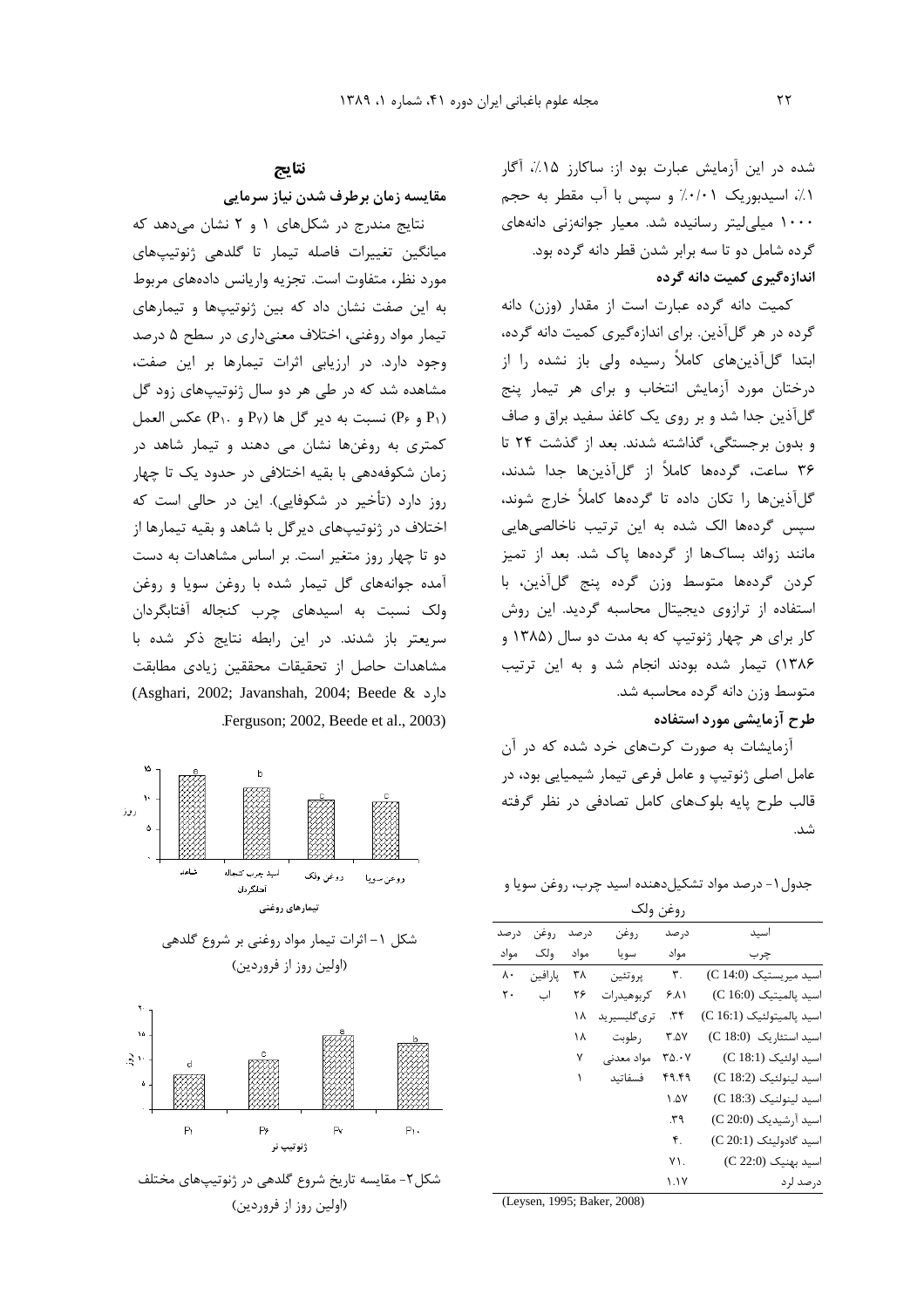مقایسه کمیت دانه گرده

میانگین تغییرات وزن دانه گرده ژنوتیپهای نر مورد آزمایش در شکلهای ۳ و ۴ نشان داده شده است. مقایسه میانگین دادههای مربوط به این صفات نشان داد بین تیمار مواد روغنی اختلاف معنیداری وجود ندارد ولی تیمارهای مواد روغنی نسبت به شاهد دارای مقدار تولید گرده بیشتری است (اختلاف در سطح ۰/۵). بین ژنوتییها در ارتباط با این صفت اختلاف معنیداری مشاهده نشد.



(براساس میلی گرم)



### مقايسه قدرت جوانهزني دانه گرده

میانگین تغییرات مربوط به این صفت در شکلهای ۵ و ۶ نشان داده شده است. مقایسه میانگینهای حاصل از تجزیه واریانس دادههای مربوط به این صفات نشان داد بين تيمار مواد روغني و ژنوتيپهاى نر براى اين صفت اختلاف معنى دارى وجود دارد. اثر تيمار مواد روغنی بر قدرت جوانهزنی دانه گرده در سطح ۵ درصد نیز معنیدار است. طی این بررسی مشخص شد اثر روغن ولک و روغن سویا بر این صفت نسبت به اسید چرب کنجاله آفتابگردان و شاهد بیشتر است. در بین

ژنوتیپها نیز بالاترین درصد جوانهزنی مربوط به ژنوتیپ P۶ و کمترین درصد مربوط به P۱ بود.



شکل۶ - اثر تیمار مواد روغنی بر قدرت جوانهزنی دانه گرده

## ىحث

قدرت جوانەزنى بالاى گردەھاى حاصل از گلآذینهای نر در پسته، ناشی از کیفیت مطلوب آنها می باشد (Erez, 2000). در این پژوهش مشخص شد اثرات تیمارهای روغنی بر روی قدرت جوانهزنی دانههای گرده معنىدار است. البته بايستى ارقام نر و ماده از نظر زمان گرده افشانی همیوشانی لازم را داشته باشند تا این که منجر به تشکیل میوه<sup>۱</sup> و در نهایت افزایش عملکرد گردد (Beede & Growth, 1998).

نتايج پژوهش برخي از محققين نشان داده كه روغن ولک با ایجاد یک لایه غیر قابل نفوذ به اکسیژن روی جوانه، مانع از ورود اکسیژن به جوانه می شود. میزان نفوذ اکسیژن به درون بافتها بسته به ضخامت لایه روغنی و زمان از بین رفتن آن دارد که این زمان در مزرعه حدود ۱۰ تا ۱۴ روز بعد از مصرف روغن می باشد.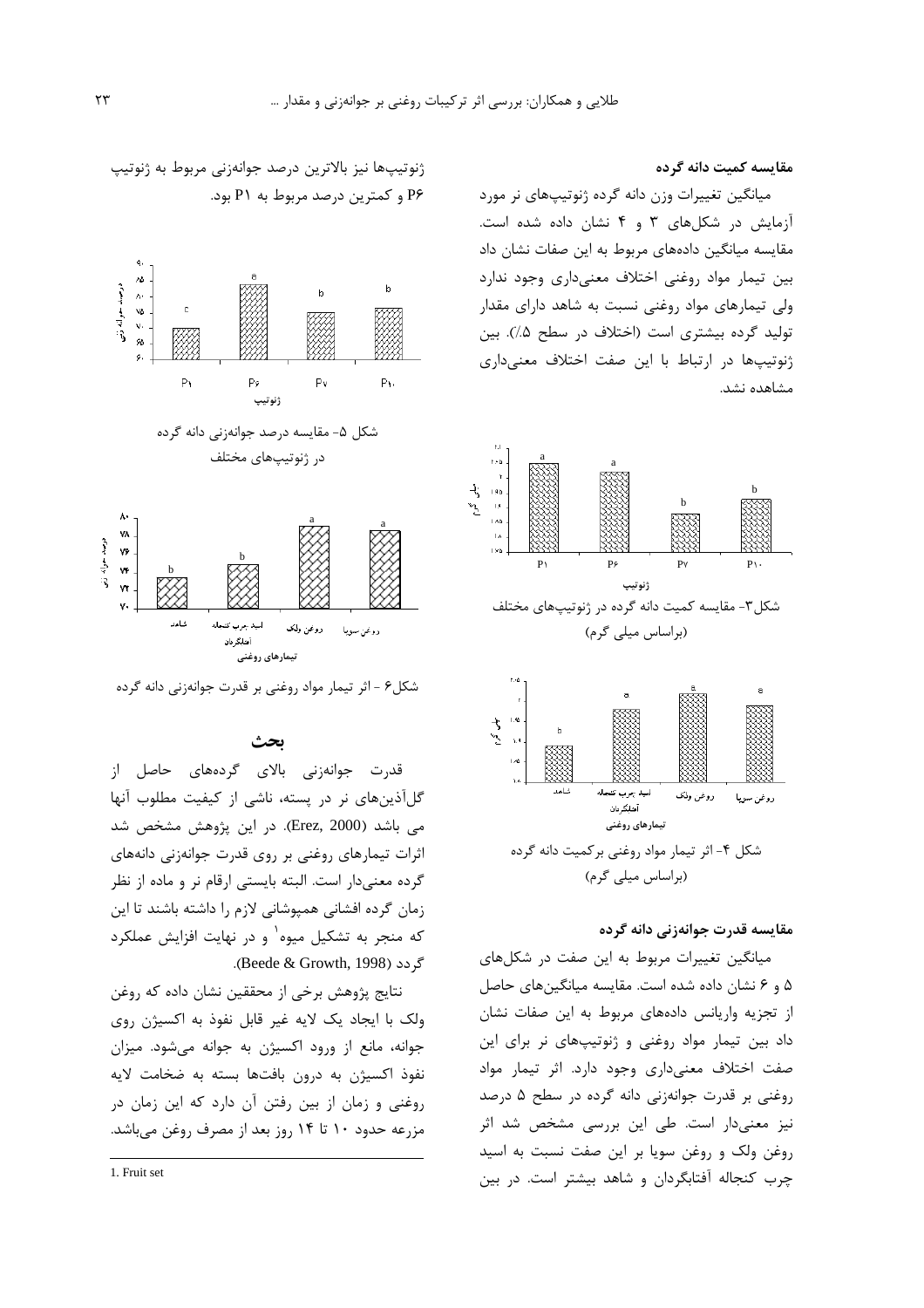احتمالاً ,خدادهای ناشی از کمبود اکسیژن، موجب شکسته شدن رکود در جوانههای برگی هلو و جنین سيب مي گردد (Erez, 2000). مقايسه نتايج مندرج در گزارشات فوق با نتايج حاصل از اين پژوهش نشان می دهد که تأثیر روغن ولک در تأمین نیاز سرمایی تا حدودی متفاوت یا کمتر بوده است که احتمالاً ناشی از روش تحقیق و تفاوت ژنوتیپهای مورد استفاده در پژوهش باشد. ولی در هر صورت روغن سویا در آزمایش حاضر به نتایج مندرج در گزارشات Erez (2000) نزدیک تر است در حالی که روغن ولک و اسیدهای چرب كنجاله آفتابگردان به ترتيب در مرتبه پائينتر تأثير قرار دارند كه مى توانند در تحقيقات بعدى با عنايت به شرایط تحقیق و نوع ژنوتیپ مورد بررسی بیشتر قرار گىرند.

طبق گزارش Beede & Ferguson (2002)، اثر روغن ولک در شکست رکود به دلیل واکنش گیاه به یک تنش متوسط می باشد که در این حالت گیاه برای تنفس بهتر، سوخت و ساز را بالا برده تا بتواند روغن را تجزیه کند و این افزایش فعالیت باعث آغاز زود هنگام رشد جوانهها می گردد. با توجه به این که تحقیقات بر روی رقم كرمان روي پايەھاي اينتگريما<sup>'</sup>، آتلانتيكا<sup>۲</sup>، UCBI و UCBII و در شرایط آب و هوایی ایالات متحده آمریکا صورت گرفته و با شرایط آزمایش حاضر چه از لحاظ وضعیت آب و هوایی، اقلیم، نوع جنسیت درختان مورد مطالعه و … متفاوت بوده لذا بررسی مکانیسم اثر روغن ولک در مطالعات بعدی لازم است.

هرچه غلظت روغن بالاتر و ملکولهای آن سنگینتر باشد، سوخت و ساز بیشتر و زمان دوام بیشتر می شود که این امر سبب موفقیت بیشتر در شکستن رکود می گردد. اما این تنش بالا در دمای پایین ممکن است

1. P. integerrima (Pioneer Gold),

2. P. atlantica

**REFERENCES** 

- 1. Asghari, H. (2002). Effect of spraying Dormex, Volck, KNO<sub>3</sub>, on dormancy breaking of pistachio buds (Pistacia vera L.) in tropical zone. M. Sc. thesis, University of Shiraz. pp:101.
- 2. Baker, J. T. (2008). Mineral oil. Environmental Health & Safety. Retrieved December, 26, 2008, from http://www.jtbaker.com/msds/englishhtml/m7700.htm.
- 3. Beede, R. H. & Ferguson, L. (2002). Effect of rootstock and treatment date on the response of pistachio to dormant applied horticultural mineral oil. Acta Horticulturae, 591.
- 4. Beede, R. H., Padillia, J. & Gomes, N. (2000). The effect of oil weight on the response of pistachio to

سبب خسارتهای شدیدی گردد. همچنین گزارش شده استفاده از روغن علاوه بر ایجاد تنش، باعث افزایش مقدار سايتوکينين، کلسيم و منيزيم در شيره خام گياه مي شود و در صورت صحت فرضيه فوق شايد تأثير انواع روغنها در بیدار شدن ژنوتیپهای مورد آزمایش در این تحقيق نشاندهنده عكسالعملهاى متفاوت آنها د<sub>ر</sub> ارتباط متقابل اقلیم و محیط آزمایش نیز باشد و شاید بتوان با توجه به این مطالب تا حدودی اختلاف در عکسالعملهای شاخههای تیمار شده با شاهد را یی برد .(Beede et al., 2003; Asghari, 2002).

طبق بررسیهای انجام شده در مراحل آخر رکود تغییرات اساسی در نسبت اسیدهای چرب اشباع به اسیدهای چرب غیر اشباع صورت میگیرد. عمدهترین تغییر در نسبت اسید لینولئیک به اسید لینولنیک است که در زمان شکستن رکود افزایش می یابد. برای روشن تر شدن مكانيسم اثر روغنها، اسيد چرب كنجاله آفتابگردان مورد آزمایش آنالیز شد (جدول ۱). با توجه به نتايج حاصل از جدول شماره يک شايد بتوان دليل تأثير روغنها بر تسریع در گل هی و یا بر کمیت دانه گرده را توجيه كرد. ولي با اين وجود، اطلاعات ما راجع به ميزان نفوذ روغنها به درون جوانهها و مكانيسم عمل نهايي آنها بسیار کم است.

در رابطه با روغن سويا عمدهترين اسيدهاى چرب غیراشباع آن عبارتند از: تریگلیسیریدهای لینولنیک اسيد (٧٪)، لينولئيک اسيد (۵۱٪) و اولئيک اسيد (٢٣٪). همچنین شامل اسیدهای چرب اشباع شدهای همچون استئارئیک اسید (۴٪) و پالمیتیک اسید (۱۰٪) می باشد. گذشته از این، ترکیبات حاوی پروتئینهای مختلفي از جمله تيروزين و مواد معدني از جمله كلسيم، آهن، منيزيم و خصوصاً روى است كه به احتمال زياد این منبع غنی از مواد غذایی منجر به چنین نتایجی در مصرف روغن سويا گرديده است (Rashed et al., 1995).